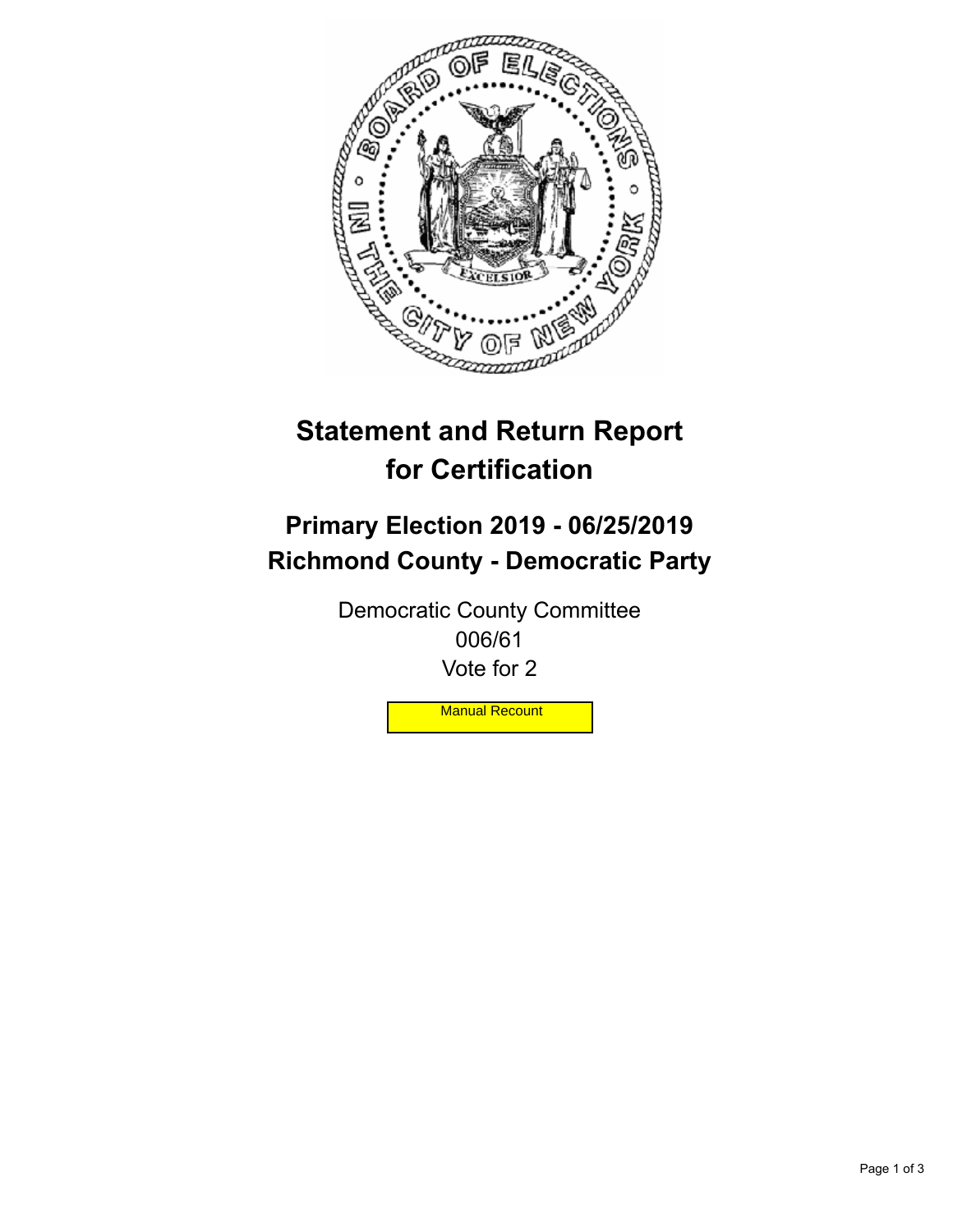

## **Assembly District 61**

| <b>PUBLIC COUNTER</b>                                    | 10 |
|----------------------------------------------------------|----|
| <b>MANUALLY COUNTED EMERGENCY</b>                        | 0  |
| ABSENTEE / MILITARY                                      | 8  |
| AFFIDAVIT                                                | 0  |
| <b>Total Ballots</b>                                     | 18 |
| Less - Inapplicable Federal/Special Presidential Ballots | 0  |
| <b>Total Applicable Ballots</b>                          | 18 |
| LIQI DI                                                  | 3  |
| JOANNE Y. LIU                                            | 4  |
| INTHIRAKUMARY E. EMMANUAL                                | 5  |
| ROXANNE MUSTAFA                                          | 4  |
| <b>Total Votes</b>                                       | 16 |
| Unrecorded                                               | 20 |